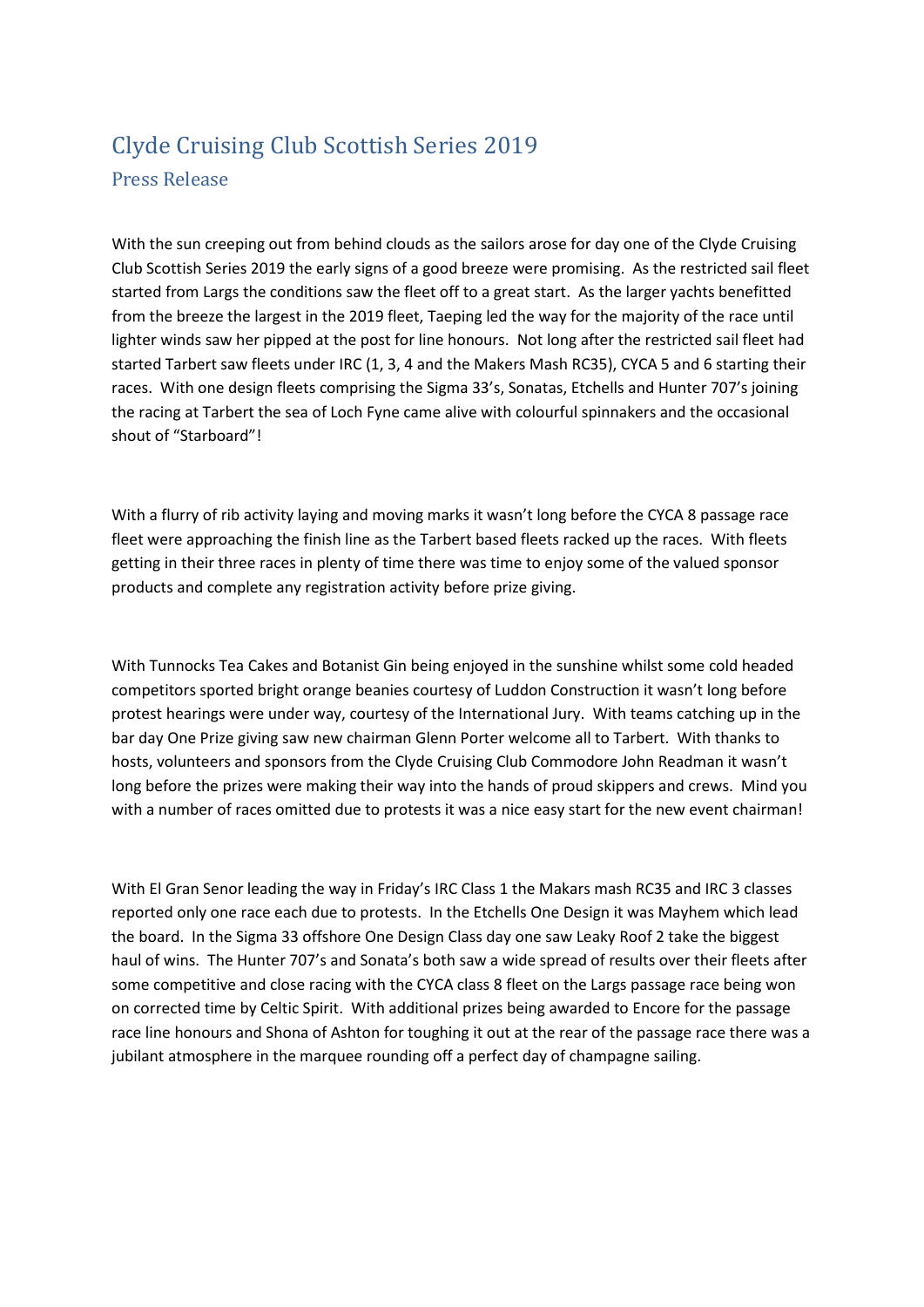Saturday proved to be a much more challenging day on the water for very different reasons. With a light wind and drizzle combination, it was officially a "Dreich" day. A tough day for the race committee they managed to get two races in for a number of the fleets. With soaked through sailors drying out before prizegiving it wasn't long before the band were setting up.

Of course, with Friday racing protests concluded Saturday's prize giving was able to announce the remaining results from Friday. This showed 2018's winner and RC35 Makars Mash class yacht Storm looking strong with a first place. It was Chimaera that showed early signs of being a threat to the Scottish Series crown taking a first in Friday racing. With no immediate showing of a dominant yacht in the IRC Class 3 fleet from Friday's races it was IRC class four that showed a brewing battle between Lady Ex and F'n Gr8. In the CYCA Class 5 fleet First by Farr surfaced with the highest number of race wins from Friday. Not to be outdone CYCA Class 6 saw the final results dominated by Cool Bandit 2 before the Saturday results were announced. With the weather mixing up the league table for Saturday there were a lot of yachts taking home prizes. Mixed in with the usual names were some less heard yachts who had made the most of the challenging conditions.

Saturday evening saw the return of "Big Vern and The Shootahs" to Scottish Series for another year and a spectacular fireworks display in celebration of Valhalla of Ashton's 50<sup>th</sup> year on the water.

Sunday saw yet another big weather shift with forecasts up to 40 Knots. Of course, Loch Fyne likes to mix it up a bit so the fleets ventured out into somewhat more sedate conditions than were forecast. However, not wanting to create un-necessary risks as weather built the race officers decided to shorten the traditional round Inchmarnock passage race. With an earlier than planned return to shore crews were able to enjoy the new shoreside facilities at Tarbert Harbour before Sunday prizegiving.

With Sunday prizes seeing an additional prize for the best performer in each fleet there was an eager anticipation building as event chair Glenn Porter started proceedings with a special award for "assisting mark layers" to the competitor that got tangled up in one of the race marks! In IRC Class 1 it was El Gran Senor and Forty Licks shining through. The Makars Mash RC35 class saw Hijacker leading the prize haul. In IRC Class3 it was Mata taking the "extra" prize. IRC class four saw F'n Gr8 take a clean sweep of firsts in both races. With only one race in CYCA 5 and 6 it was Reflection and Salamander XXII taking home the wins. In the Etchells One Design Hero took a win in both races with Squawk leading the way in the Sigma 33 One Design Class. In the Hunter 707 fleet Miss Moneypenny was the only yacht placed in both races taking home the best performer of the day for the 707's. With two firsts in the Sonata one design Fiddlesticks made the most of the Sunday conditions. Finally, the CYCA restricted sail fleet saw Celtic Spirit take first place.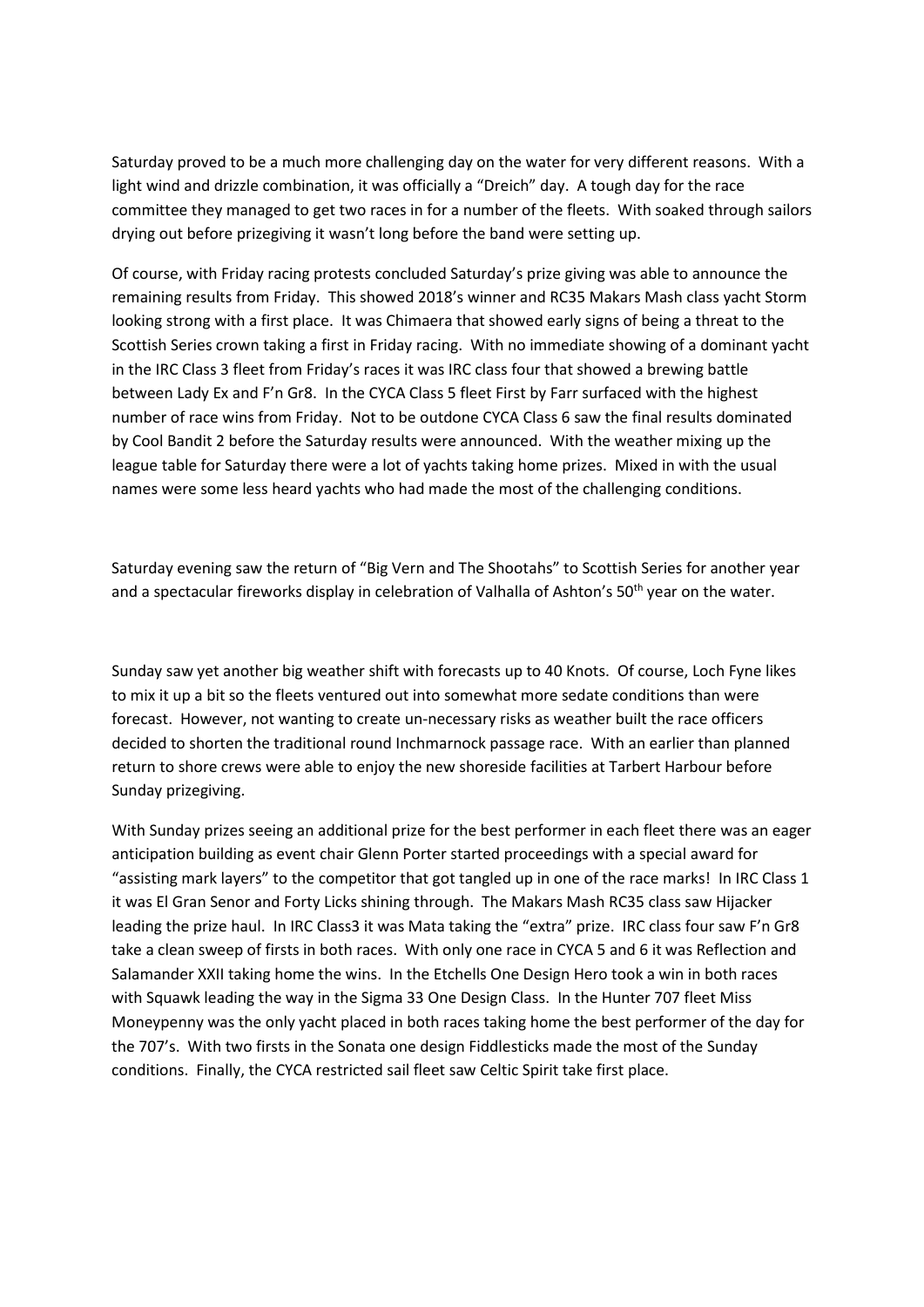New for 2019 the event then saw the marquee remain open for the Sunday evening with a traditional Ceilidh hosted by the Bell Rock Ceilidh band. As part of the additional shoreside activities supported by Event Scotland the dance floor was dominated initially by those who were already up past their bedtime. However, it wasn't long before competitors decided to see if their manoeuvring skills on the water could translate into a Gay Gordon's!

With an earlier start on the Monday Loch Fyne was greeted with sunshine and, yes, you guessed it, no wind. Four days of different weather. This time the challenge was just too much for the race officers who had to abandon racing for the day. Despite a number of the competitors making the most of the early finish and heading home the final prizegiving was one of the best attended in recent years.

Taking to the stage for the last time commodore John Readman paid special thanks to all the valued participants, sponsors, supporters, volunteers and locals without whom there would, quite simply, be no event. With no day prizes to award it was straight into the series winners;

#### Overall and Trophy Winners

| <b>Scottish Series Trophy and overall winner</b> | <b>Chimaera</b>            |
|--------------------------------------------------|----------------------------|
| Joe Deane Cup                                    | Salamander XXI             |
| Rosebowl                                         | Chimaera                   |
| Tunnocks' Cup                                    | Reflection                 |
| Crinan Cup                                       | Celtic Spirit              |
| Crawford McInnes Trophy (Hempel Youth Winners)   | Reflection                 |
| Lemarac Tankard and Knox Anchor                  | Celtic Spirit              |
| Causeway Cup                                     | F'n Gr8                    |
| Alfred Mylne Trophy                              | Hero                       |
| Clyde Bowl                                       | Celtic Spirit              |
| Valhalla of Ashton Salver for volunteer          | The Tech (Or, Raynet) Team |
| La Rochelle Trophy                               | Lyrebird                   |
| The McIver Salver (Mudhook YC)                   | F'n Gr8                    |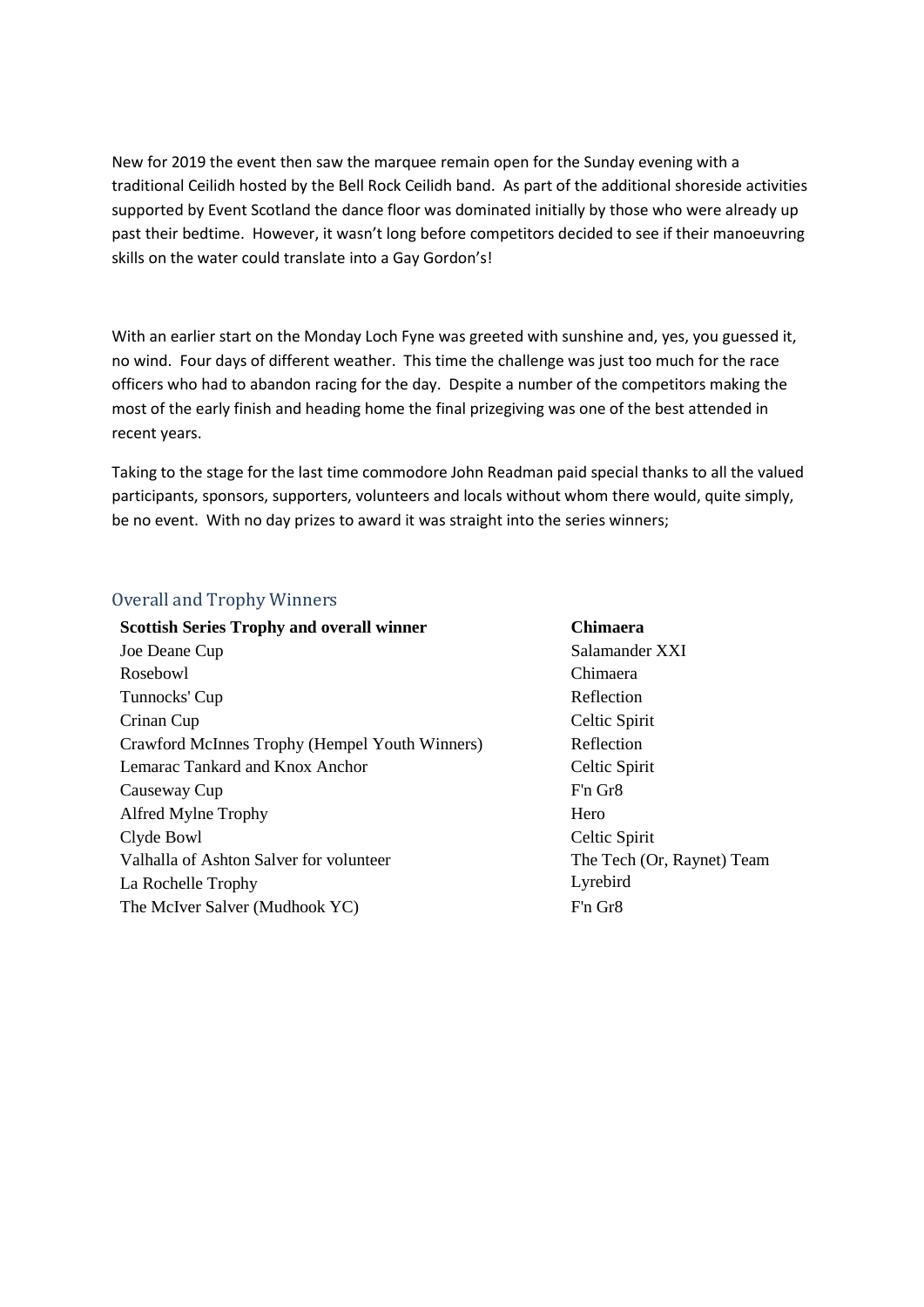#### Class Winners

| IRC <sub>1</sub> | <b>Forty Licks</b>    |
|------------------|-----------------------|
| RC35             | Chimaera              |
| IRC <sub>3</sub> | Harmony               |
| IRC4             | $Fin$ Gr <sub>8</sub> |
| CYCA5            | First by Farr         |
| CYCA6            | Salamander XXII       |
| CYCA8            | Celtic Spirit         |
| Sigma 33 OOD     | Leaky Roof 2          |
| Sonata OD        | <b>Fiddlesticks</b>   |
| Hunter 707 OD    | Seaword               |
| Etchells OD      | Hero                  |

#### Boat of the Day Winners

| <b>IRC</b>  | Something Else                    |
|-------------|-----------------------------------|
| <b>CYCA</b> | <b>First Edition</b>              |
| One Design  | Miss Moneypenny, 707 Class Assocn |

Summarising and bringing the Clyde Cruising Club Scottish Series 2019 to a close chair of the event Glenn thanked all those involved and introduced the dates for the 2020 event as the 22<sup>nd</sup> to 25<sup>th</sup> May 2020. With 2020 being a celebration of Scotland's Coasts and Waters we look forward to seeing the fleets return for another Scottish Series event and perhaps a few extra special twists to celebrate Scotland's year of Coasts and Waters.

#### ENDS

The Scottish Series is Scotland's premier yacht racing regatta which happens every year on the second bank holiday of May in the stunning setting of Tarbert, Loch Fyne. With a mix of classes entering and racing consisting of round the cans and passage racing there is something for all sailors. With a shoreside programme including entertainment, family activities, food and drink the event has been running for 45 years and is organised by the Clyde Cruising Club, Tarbert Harbour Authority and Tarbert Enterprise Company.

Event Chair: Glenn Porter

Commodore: John Readman

Clyde Cruising Club, 0141 221 2774

#### Suite 102A, The Pentagon Centre, 36 Washington Street, Glasgow, G3 8AZ

\_\_\_\_\_\_\_\_\_\_\_\_\_\_\_\_\_\_\_\_\_\_\_\_\_\_\_\_\_\_\_\_\_\_\_\_\_\_\_\_\_\_\_\_\_\_\_\_\_\_\_\_\_\_\_\_\_\_\_\_